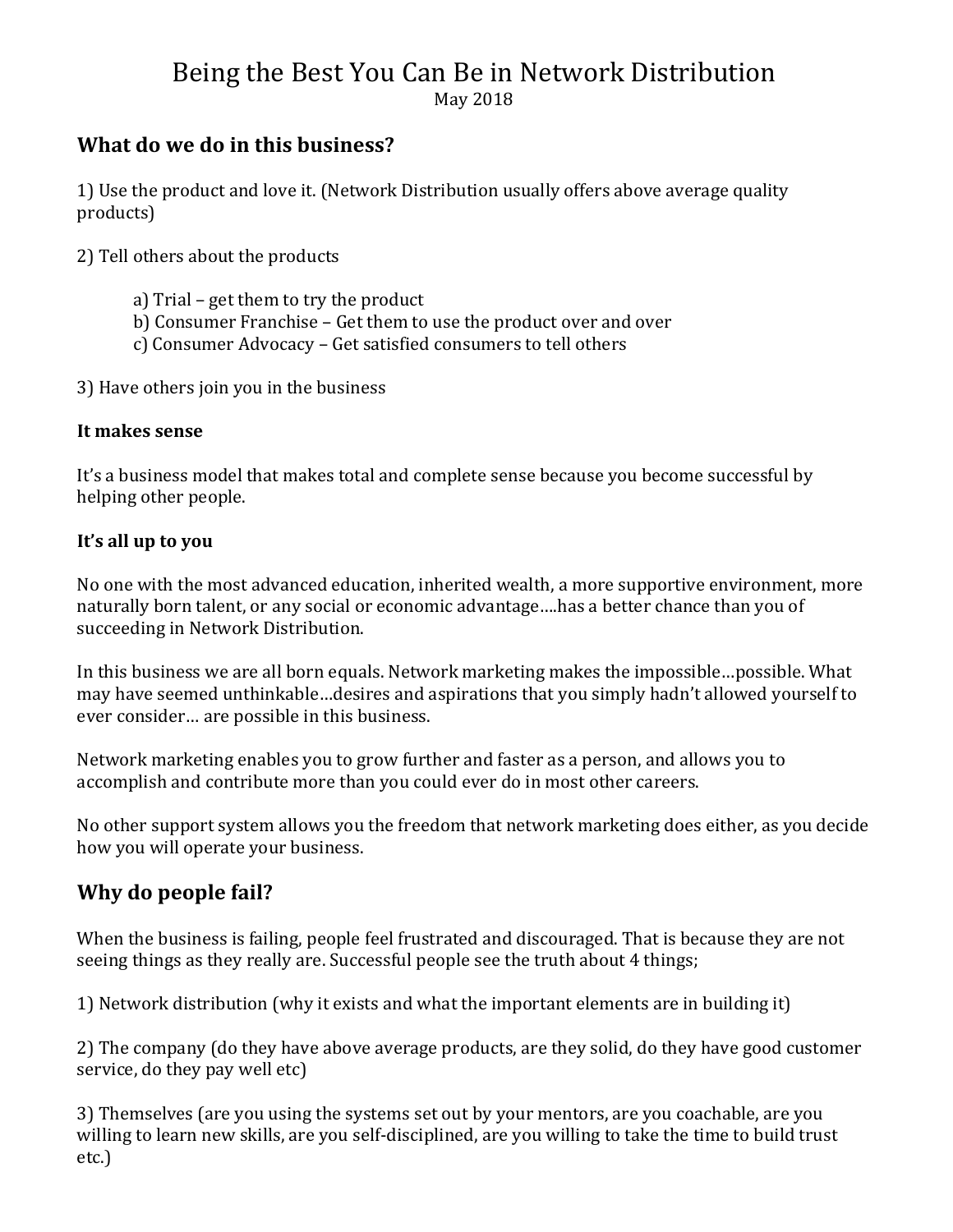4) Other people (are they looking, do they trust you? People join more for the community than the company and products. Have you developed that, or are you trying to sell them?)

## **The pyramid shape**

Any sizable organization winds up looking like a pyramid because of delegation.

In the military for example, no one is ever responsible for more than five people. In corporations, religious organizations, and in almost any large organization... you will see a similar shape appear.

So it isn't the shape that makes people ask if it is a pyramid.

#### **It's about value**

In any organization, value is passed down...and dollars come from the bottom. Value has to flow both ways in order to make a solid structure that lasts.

In a government system, value flows down in the form of schools, roads, hospitals, police and infrastructure. Value flows up in tax dollars and votes.

In Network Distribution, value flows down in quality products and services, training, community and commission checks. Value goes up by happy consumers and business people purchasing products and spreading the word to others.

In illegal pyramids and chain letters, there is money going up and no value going down. For this reason, they always collapse.

#### **The secret to succeeding in Network Distribution**

Network Distribution companies fail when their owners, leaders and distributors forget that power flows up in the structure only when genuine value flows down. When people seek money without giving value .... as in a chain letter ... it will fail.

In Network Distribution, the basic responsibilities are passed down to the lowest levels. People make their own orders, learn to solve minor problems, learn to talk to others about their product and service etc. The higher levels organize, provide systems and support, and do things to help the lower levels.

As you move up through the ranks, each level has tasks to do that take more experience, and are a little more difficult. The better the organization is at passing responsibility to the bottom levels the better it runs, the bigger it will become and the more solid it will be.

As in society, we look after our property, we get our garbage to the curb, the city looks after the streets, sewer and water, and what the city can't do, gets passed to the municipality, province or federal government.

A Network Distribution business has the ability to grow much faster than a traditional business as it takes away the bottleneck problem of a few people making decisions for a lot of people... and allows everyone to look after basic issues on their own.